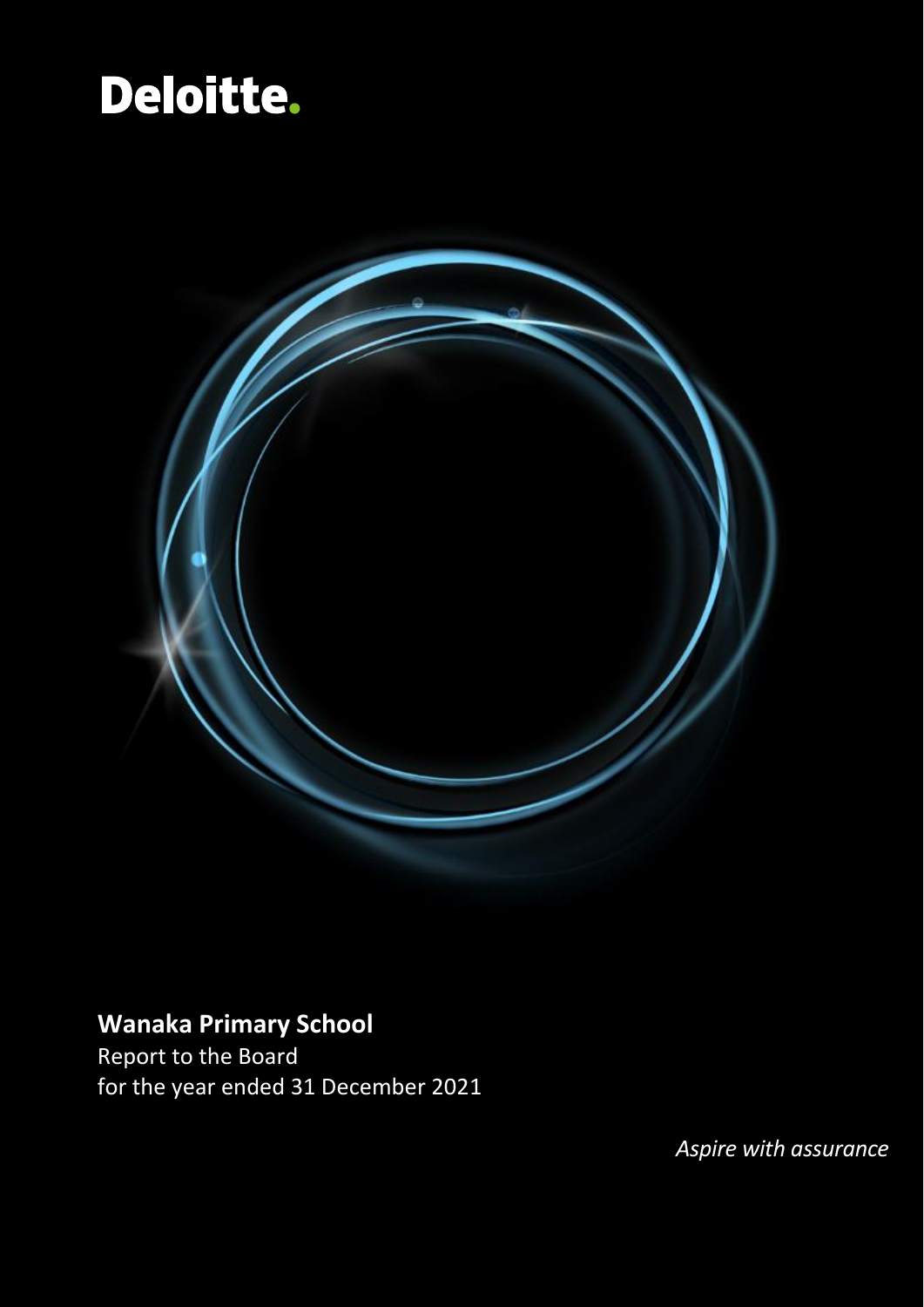Deloitte Otago House 481 Moray Place Dunedin 9016

PO Box 1245 Dunedin 9054 New Zealand

Tel: +64 3 474 8630 Fax: +64 3 474 8650 www.deloitte.co.nz

23 May 2022

The Presiding Member The Board Wanaka Primary School 7 Ironside Drive WANAKA 9305

Dear Presiding Member

#### Report to the Board for the year ended 31 December 2021

In accordance with our normal practice, we include in the attached report all matters arising from our audit of the financial statements of Wanaka Primary School ("the School") for the year ended 31 December 2021 which we consider appropriate for the attention of the Board. These matters have been discussed with management of the School and their comments have been included, where appropriate.

This report is intended for the Board only and should not be distributed further.

We would like to take this opportunity to extend our appreciation to management and staff for their assistance and cooperation during the course of our audit.

If you would like to discuss any matters raised in this report, please do not hesitate to contact us.

Yours faithfully

 $\mu$  H

Mike Hawken Deloitte Limited On behalf of the Auditor-General Dunedin, New Zealand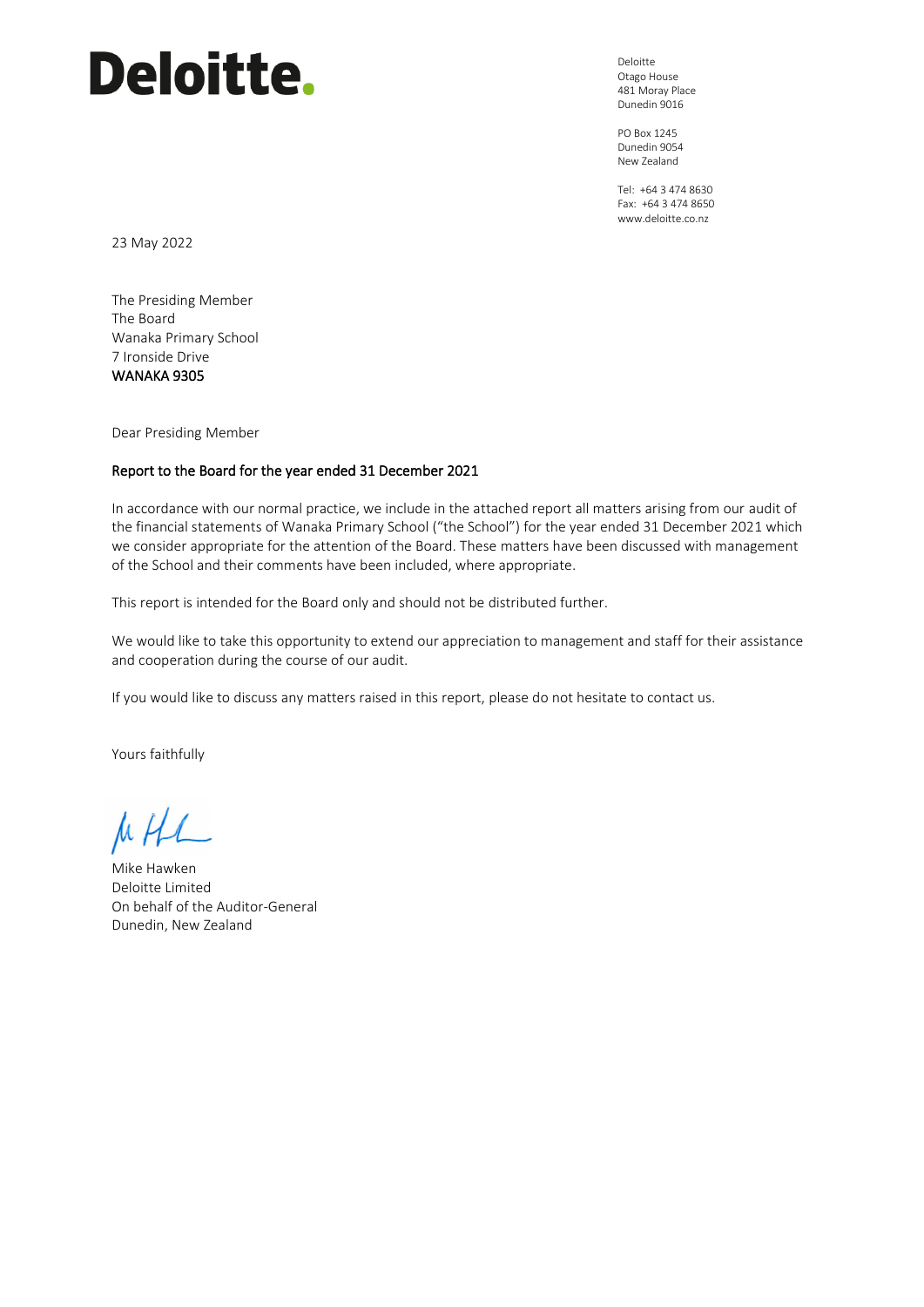### Contents

| 1. | Purpose of report and responsibility statement |  |
|----|------------------------------------------------|--|
|    | 2. Our audit report                            |  |
|    | 3. Areas of focus and audit findings           |  |
| 4. | Assessment of internal controls                |  |
|    | 5. Other communications                        |  |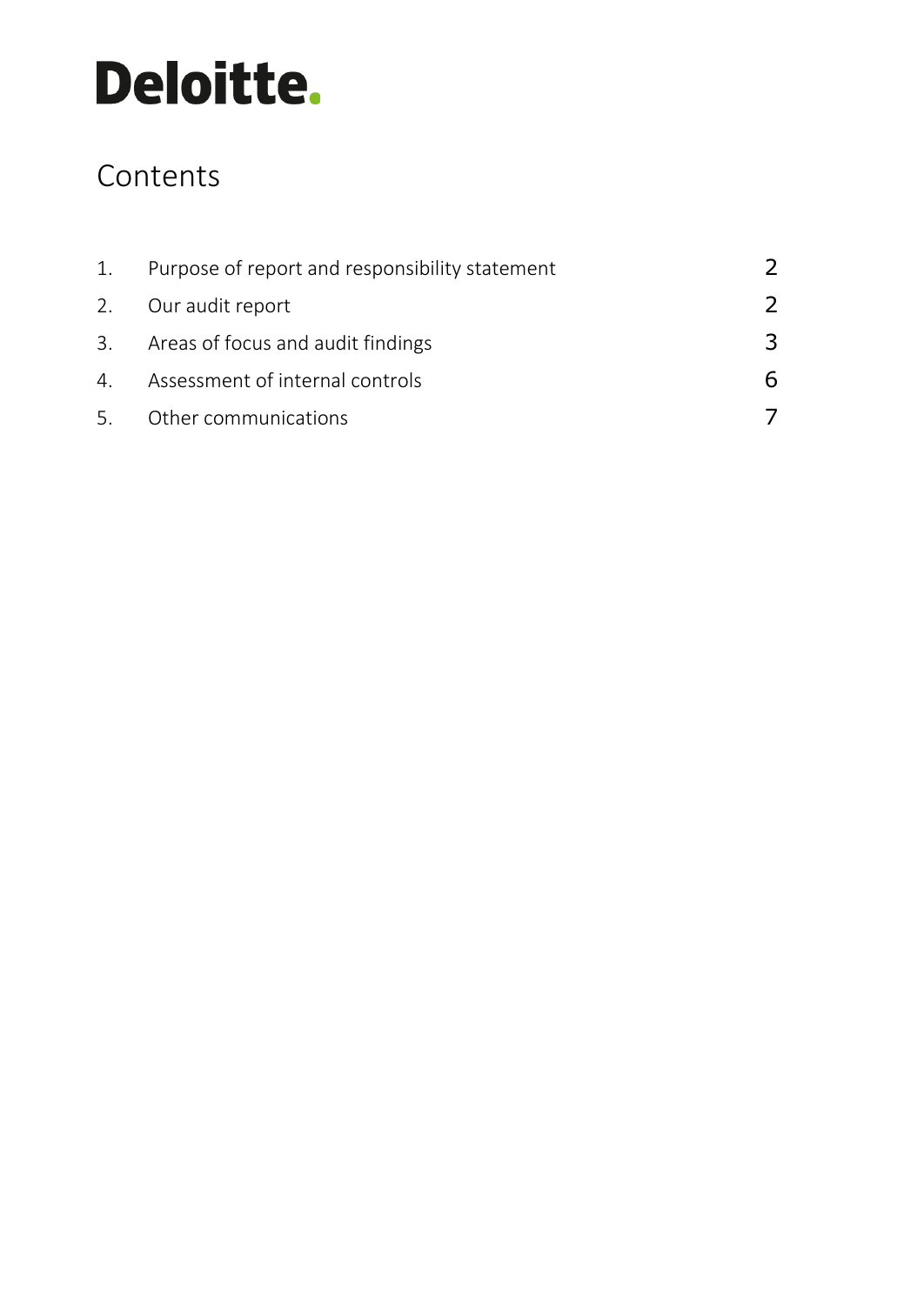### <span id="page-3-0"></span>1.Purpose of report and responsibility statement

This report has been prepared for Wanaka Primary School's Board and is part of our ongoing discussions as auditor in accordance with our engagement letter and master terms of business dated 8 September 2021 and as required by the Office of the Auditor-General's requirements, which include the Auditor-General's auditing standards and New Zealand auditing standards.

This report is intended for the Board and should not be distributed further. We do not accept any responsibility for reliance that a third party might place on this report should they obtain a copy without our consent.

This report includes only those matters that have come to our attention as a result of performing our audit procedures and which we believe are appropriate to communicate to the Board. The ultimate responsibility for the preparation of the financial statements rests with the Board.

We are responsible for conducting an audit of Wanaka Primary School ("the School") for the year ended 31 December 2021 in accordance with New Zealand auditing standards issued by the New Zealand Auditing and Assurance Standards Board and the Auditor-General's auditing standards. Our audit is performed pursuant to the requirements of the Public Audit Act 2001 and the Financial Reporting Act 2013, with the objective of forming and expressing an opinion on the financial statements that have been prepared by management with the oversight of the Board. The audit of the financial statements does not relieve management or the Board of their responsibilities.

Our audit is not designed to provide assurance as to the overall effectiveness of the School's controls but we will provide you with any recommendations on controls that we might have identified during the course of our audit work.

#### <span id="page-3-1"></span>2.Our audit report

We have not identified any unadjusted differences or omitted financial statement disclosures that could either individually or in aggregate have a significant effect on the financial statements.

Based on the current status of our audit work, we envisage issuing an unmodified audit report.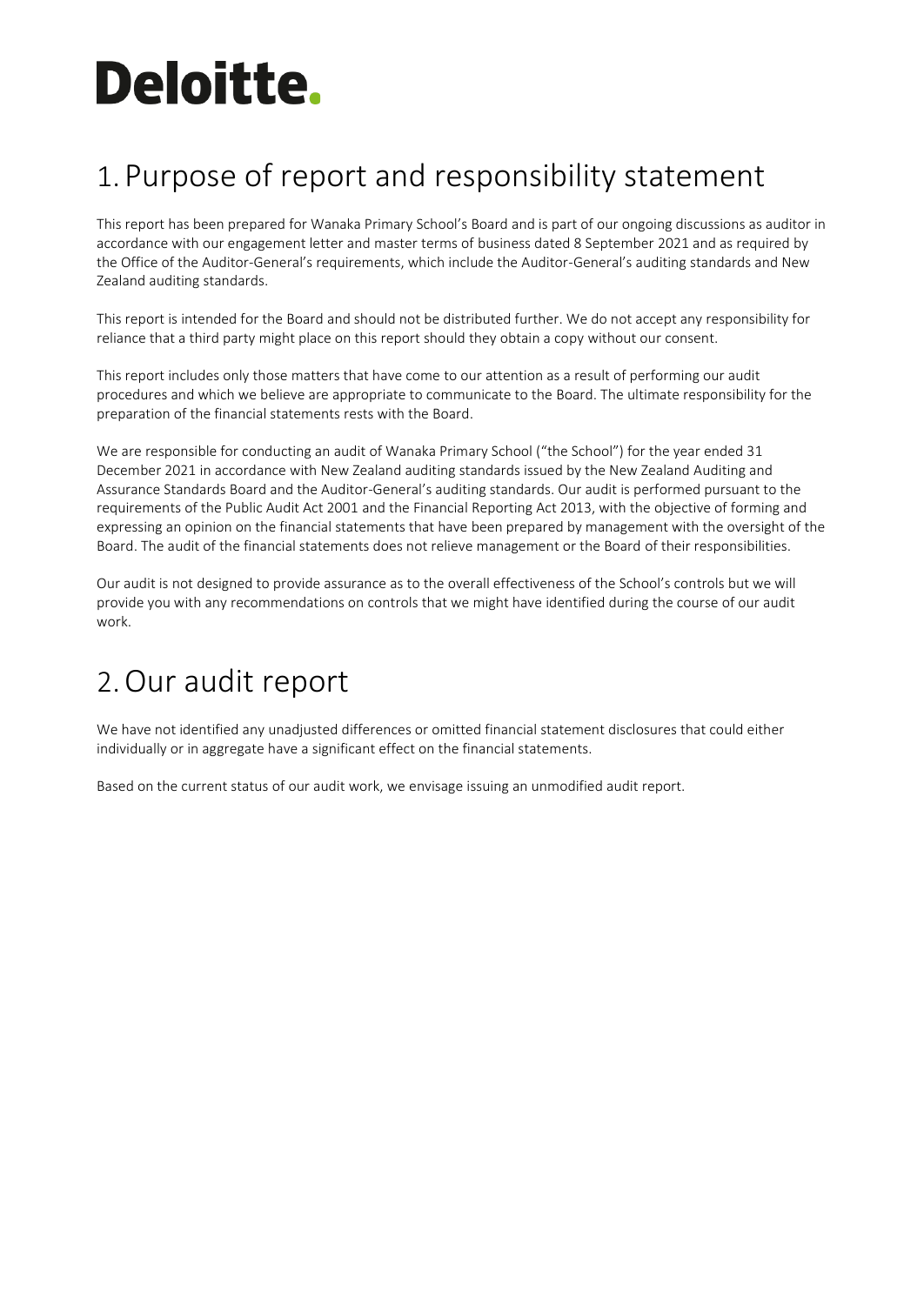### <span id="page-4-0"></span>3.Areas of focus and audit findings

Our audit procedures were focused on those areas of Wanaka Primary School's activities that are considered to represent the significant risk areas identified during the risk assessment process undertaken during the planning stage of our engagement.

The following table summarises the significant risks and other areas that we have focussed on during our audit. We are satisfied that these areas have been addressed appropriately and are properly reflected in the financial statements.

| Area of focus                                                                                                                                                                                                                                                                               | Our response                                                                                                                                                                                                                       | <b>Findings</b>                       |
|---------------------------------------------------------------------------------------------------------------------------------------------------------------------------------------------------------------------------------------------------------------------------------------------|------------------------------------------------------------------------------------------------------------------------------------------------------------------------------------------------------------------------------------|---------------------------------------|
| <b>Responsibility for Fraud</b><br>You may have seen media coverage over the<br>past year relating to a number of school<br>frauds nationally.                                                                                                                                              | We have inquired as to how the Board exercises oversight<br>of management's processes for identifying and responding<br>to the risks of fraud and the internal control that<br>management has established to mitigate these risks. | No issues were<br>noted in this area. |
| In our experience, these had arisen from:<br>a lack of control over receipts to<br>$\bullet$<br>the school, particularly relating to<br>activities funding; and                                                                                                                             | If you would like further guidance around fraud<br>prevention, the Ministry have published a model policy on<br>Theft and Fraud Prevention in its Financial Information for<br>Schools Handbook (FISH).                            |                                       |
| a lack of strong approval and bank<br>payment controls for school<br>suppliers, in particular where<br>capital works were undertaken.                                                                                                                                                       | However, having a fraud policy is not enough if it is not<br>used as a basis for training or to regularly remind staff that<br>fraud is unacceptable.                                                                              |                                       |
| The primary responsibility for the prevention<br>and detection of fraud rests with the Board.                                                                                                                                                                                               | We would also like to remind the Board that cyber-fraud is<br>becoming more relevant. The Ministry have provided<br>guidance on their website on cyber-safety which we<br>encourage the Board be familiar with.                    |                                       |
| Locally raised funds                                                                                                                                                                                                                                                                        | As part of our audit procedures, we have:                                                                                                                                                                                          | No issues were                        |
| Locally raised funds has continued to be a<br>focus area because there is a risk that not all<br>cash received is recorded. Although schools<br>may have a process to record cash receipts,<br>the risk of misappropriation is high if there<br>are limited segregation of duties in place. | Assessed the design and implementation of<br>$\bullet$<br>internal controls surrounding all material<br>revenue streams; and<br>Performed testing on these balances including<br>analytical procedures.                            | noted in this area.                   |
| Payroll<br>As in previous years, payroll related issues<br>linked to Novopay/EdPay continued to be                                                                                                                                                                                          | We understand that these reports are made available to<br>the school along with instructions on how to understand<br>them.                                                                                                         | No issues were<br>noted in this area. |
| a focus area for auditors.                                                                                                                                                                                                                                                                  | Consistent with our prior year audits we have followed up<br>on any exceptions identified as well as any differences to                                                                                                            |                                       |
| We obtained reports from the Office of<br>the Auditor-General (through audit<br>assurance work performed by EY) which<br>aided us in completing our audit of the                                                                                                                            | amounts recorded by the school. We would also continue<br>to encourage you to follow up on any perceived errors as<br>soon as practical.                                                                                           |                                       |
| payroll balances.                                                                                                                                                                                                                                                                           | We have completed design and implementation testing<br>around the high-level controls around payroll as well as                                                                                                                    |                                       |
| Key information obtained included:<br>user access to Novopay and EdPay;<br>payroll accruals;<br>leave liability reports; and<br>$\bullet$<br>exception reports where EY<br>$\bullet$<br>identified exceptions in the payroll<br>system.                                                     | ensuring that the payroll balances were not materially<br>misstated in the financial statements.                                                                                                                                   |                                       |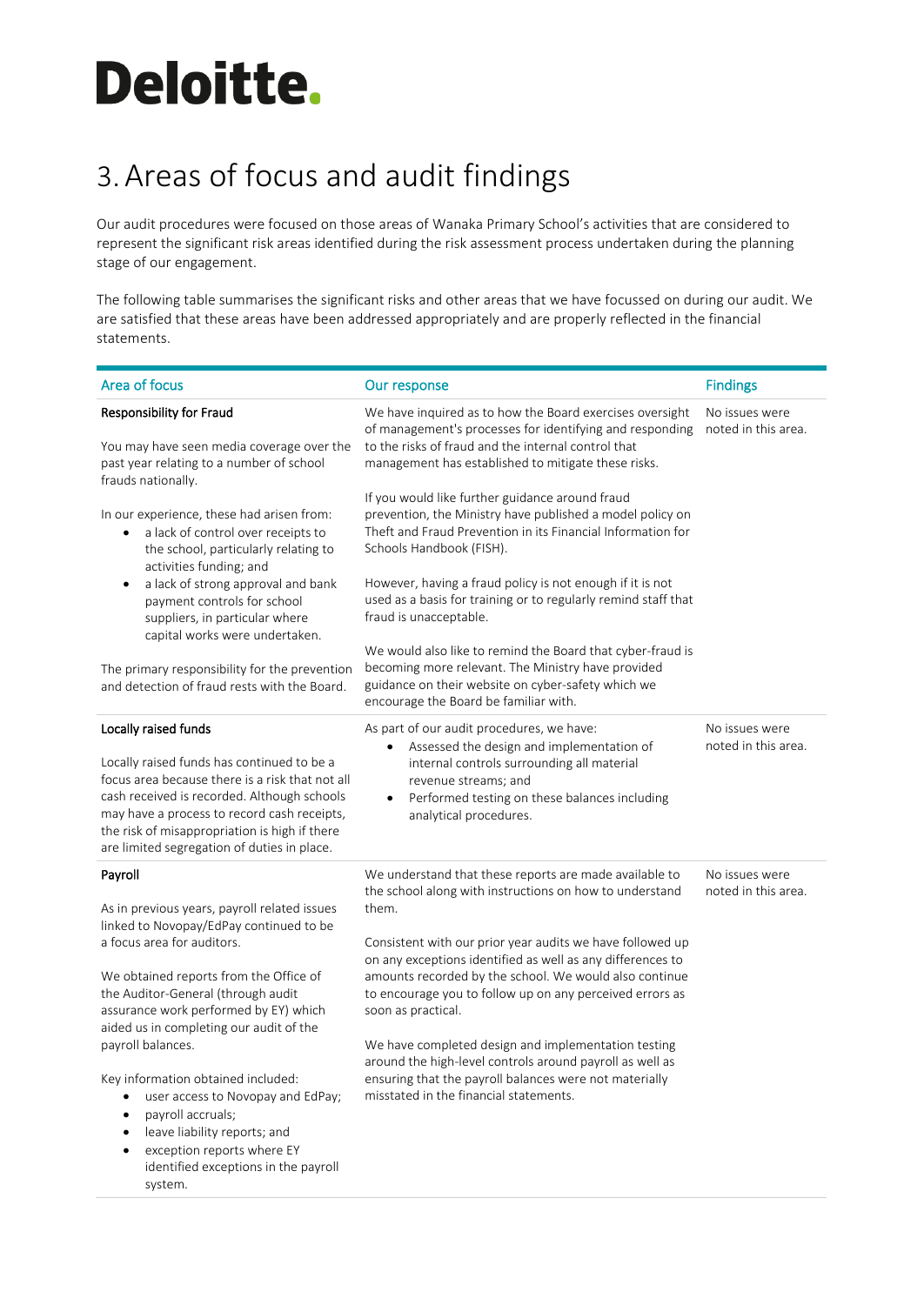| Area of focus                                                                                                                                                                                                                                                                                                           | Our response                                                                                                                                                                                                                                                                                                                                                                                                                                                                                                                                                                                                                                                                                                                                                                                                                                  | <b>Findings</b>                       |
|-------------------------------------------------------------------------------------------------------------------------------------------------------------------------------------------------------------------------------------------------------------------------------------------------------------------------|-----------------------------------------------------------------------------------------------------------------------------------------------------------------------------------------------------------------------------------------------------------------------------------------------------------------------------------------------------------------------------------------------------------------------------------------------------------------------------------------------------------------------------------------------------------------------------------------------------------------------------------------------------------------------------------------------------------------------------------------------------------------------------------------------------------------------------------------------|---------------------------------------|
| <b>Cyclical Maintenance Provision</b><br>A requirement by the MoE is that all<br>schools have a legal obligation to provide<br>an estimate of the costs related to cyclical<br>maintenance.                                                                                                                             | As part of our audit procedures, we have obtained<br>verification (within a three year period) that the provision<br>reasonably reflects the estimated cost to paint the school<br>in future years. The provision was verified as reasonably<br>correct, by a reliable third party source that has expertise<br>forecasting painting costs.                                                                                                                                                                                                                                                                                                                                                                                                                                                                                                   | No issues were<br>noted in this area. |
| The estimate of these costs have been<br>recorded in the financial statements as a<br>cyclical maintenance provision; this is what<br>the expected future costs will be to paint<br>the interior and exterior of the school and<br>in some cases the resealing of car parks.<br>This would span over a number of years. | We note that the costs included in your 10 year property<br>plan, should also be assessed on a regular basis to ensure<br>they reflect current prices. We would deem a review every<br>three years as reasonable.                                                                                                                                                                                                                                                                                                                                                                                                                                                                                                                                                                                                                             |                                       |
| Sensitive Expenditure<br>Being a public sector entity, we are<br>required to perform specific work on<br>behalf of the Office of the Auditor-General<br>around areas referred to as sensitive<br>expenditure.                                                                                                           | In performing the audit we have:<br>Ensured that relevant policies are current and<br>$\bullet$<br>have been appropriately authorised.<br>Reviewed a sample of expenditure by the<br>Principal and the Board against supporting tax<br>invoices, other documentation and relevant<br>policies and approval guidelines.<br>Reviewed other sensitive areas such as travel,<br>$\bullet$<br>entertainment and credit cards against<br>supporting tax invoices, other documentation<br>and relevant policies and approval guidelines.<br>Discussed with the Principal and Presiding<br>Member about fraud processes and policies and<br>enquired whether they had any knowledge of<br>any suspected or identified fraud occurring<br>during the year.<br>Reviewed the Board and the Principal's<br>remuneration against MoE approvals and limits. | No issues were<br>noted in this area. |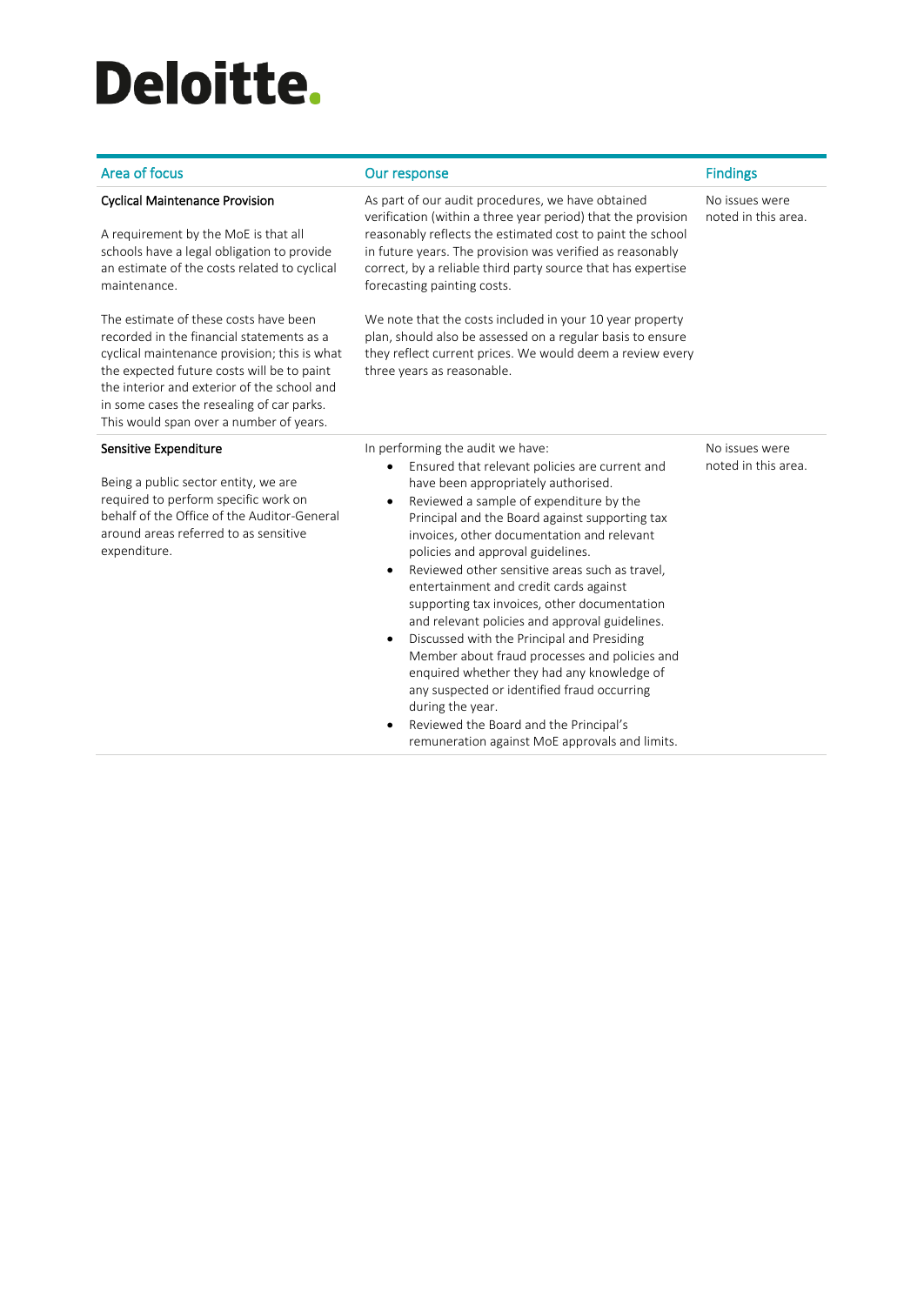audit is completed, as the value of good accountability lessens over time.

| Area of focus                                                                                                                                                                                                                                                                                                              | Our response                                                                                                                                                                                                                       | <b>Findings</b>                                                                |
|----------------------------------------------------------------------------------------------------------------------------------------------------------------------------------------------------------------------------------------------------------------------------------------------------------------------------|------------------------------------------------------------------------------------------------------------------------------------------------------------------------------------------------------------------------------------|--------------------------------------------------------------------------------|
| Office of the Auditor-General ("OAG")<br>audit brief matters                                                                                                                                                                                                                                                               | Our audit procedures considered these matters as relevant No issues were<br>and in accordance with OAG expectations.                                                                                                               | noted in this area.                                                            |
| As you are aware our audit is completed<br>under contract from the OAG and annually<br>we are asked to specifically consider<br>certain potential matters of interest.                                                                                                                                                     | The MoE has issued specific guidance on the approval of<br>overseas travel which may be of assistance to the Board's<br>processes in this area. Where significant the Board is<br>required to disclose overseas travel separately. |                                                                                |
| Areas of focus this year remain similar to<br>previous years including:<br>classification of associated entities<br>such as fundraising trusts;<br>overseas travel;<br>٠<br>sensitive expenditure;<br>financial difficulty risk factors; and<br>$\bullet$<br>legislative compliance.                                       |                                                                                                                                                                                                                                    |                                                                                |
| <b>Publishing Annual Reports online</b><br>The Education and Training Act 2020<br>requires you to publish your Annual<br>Report online. Your Annual Report<br>contains your audited annual financial<br>statements including our audit opinion,<br>analysis of variance, list of Board members<br>and Kiwisport statement. | As a part of our audit procedures, we have obtained<br>verification to the publishing of your 2020 Annual Report<br>on your website.                                                                                               | We note that you<br>did publish your<br>2020 Annual Report<br>on your website. |
| Making your Annual Report accessible to<br>the school community is important for<br>transparency and accountability. The<br>expectation is that your Annual Report is<br>published as soon as possible after your                                                                                                          |                                                                                                                                                                                                                                    |                                                                                |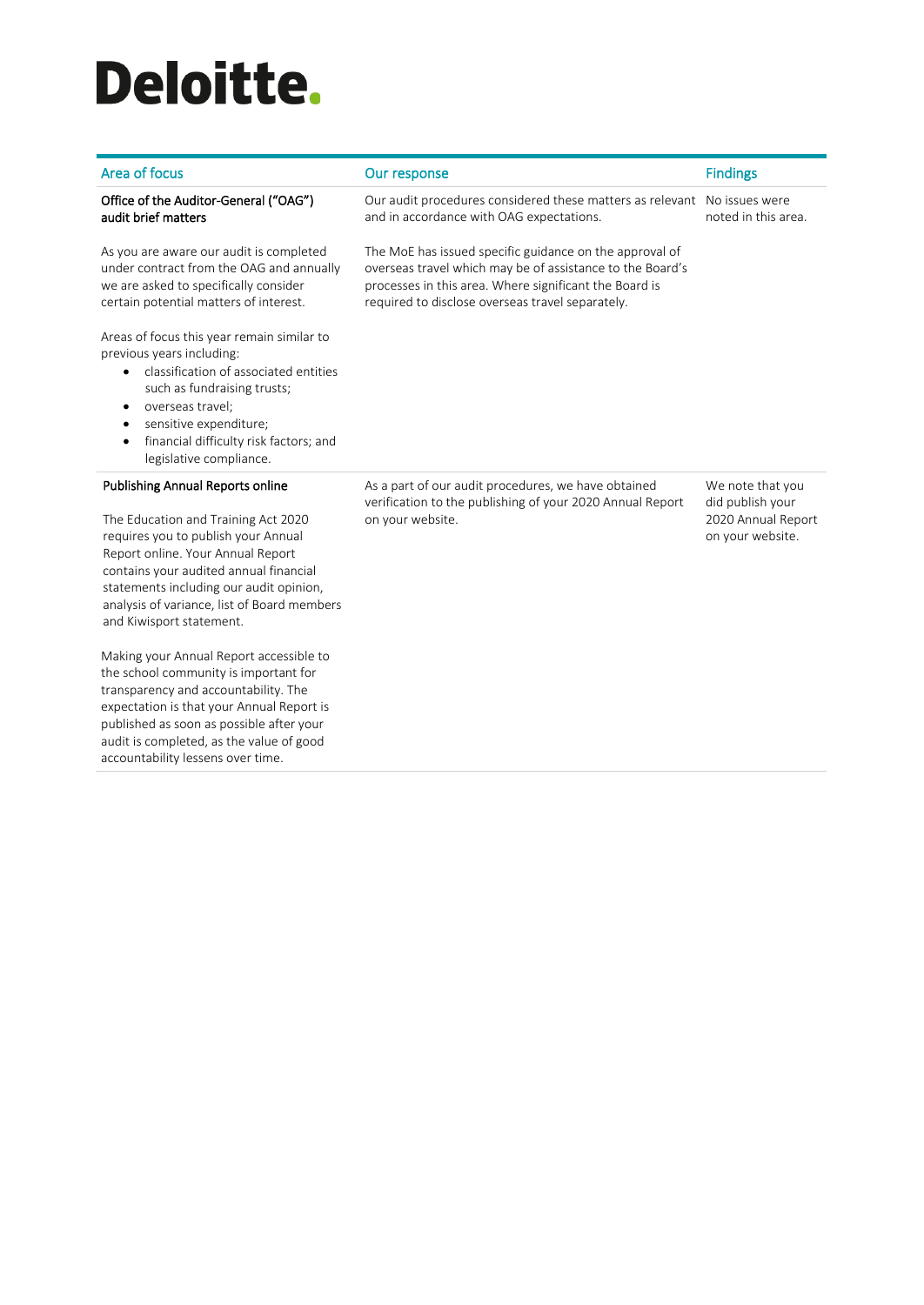### <span id="page-7-0"></span>4.Assessment of internal controls

Our audit approach requires us to obtain an understanding of an entity's internal controls, sufficient to identify and assess the risks of material misstatement of the financial statements whether due to fraud or error.

We would like to remind the Board that it is their responsibility to ensure that there are appropriate policies, procedures and segregation of duties in place with regard to internal controls in particular around cash transactions. The risk of fraud and error occurring is particularly heightened around cash as this is an area where fraud can go easily undetected.

As is the case for many schools, the number of people involved in the administration and accounting functions is very limited. This brings with it an increased inherent risk that errors and omissions may occur and go undetected.

Having suitable internal controls in place helps the Board protect against, and detect, fraud and error. Most fraud happens in schools because a person has overridden an internal control or has not followed policies and procedures.

The following are common areas of weakness in internal controls in school audits:

#### *Cash Receipting*

The most common fraud reported in schools is the theft of small amounts of cash because of weak physical controls and a lack of segregation of duties.

Effective controls require good segregation of duties (needing more than one person to complete the task). Schools, particularly small schools, can find it difficult to segregate duties, often because they have few administration staff. Where this is the case, management needs to provide careful monitoring and oversight.

Schools may reduce the risk of fraud in this area by:

- Encouraging electronic payment for fees or donations;
- Storing cash in a secure location; and
- Minimizing how long cash is held on the premises.

#### *Credit Cards*

There is a trending increase in the use of credit and other cards in schools and there are often poor controls over these cards. It is important that credit card payments are subject to the same controls as other spending. It is recommended an "one-up" principle is used when approving expenses, including credit card spending. This means the Presiding Member should approve the Principal's expenses. Receipts should be provided to the approver for all spending, along with an explanation for the expenditure.

#### *School Payroll*

Because the EdPay system has limited data entry controls, individual schools are responsible for checking for and detecting errors by reviewing fortnightly payroll reports. Many schools do not have someone independent (i.e. someone who does not have access to the payroll) reviewing these payroll reports. Segregation of duties is needed for this to be an effective control. Where schools are not properly reviewing their fortnightly payroll reports, there is a higher risk of fraud or error.

The inherent risks relating to income are greatest in relation to the receipt and recording of Locally Raised Funds, Donations etc., and there are limited audit procedures we can adopt to ensure all money that should be received is properly accounted for.

Payment risks in relation to school costs and casual payroll are greatest through the small number of staff available to approve and process payments and typically some admin staff are involved in both of these functions.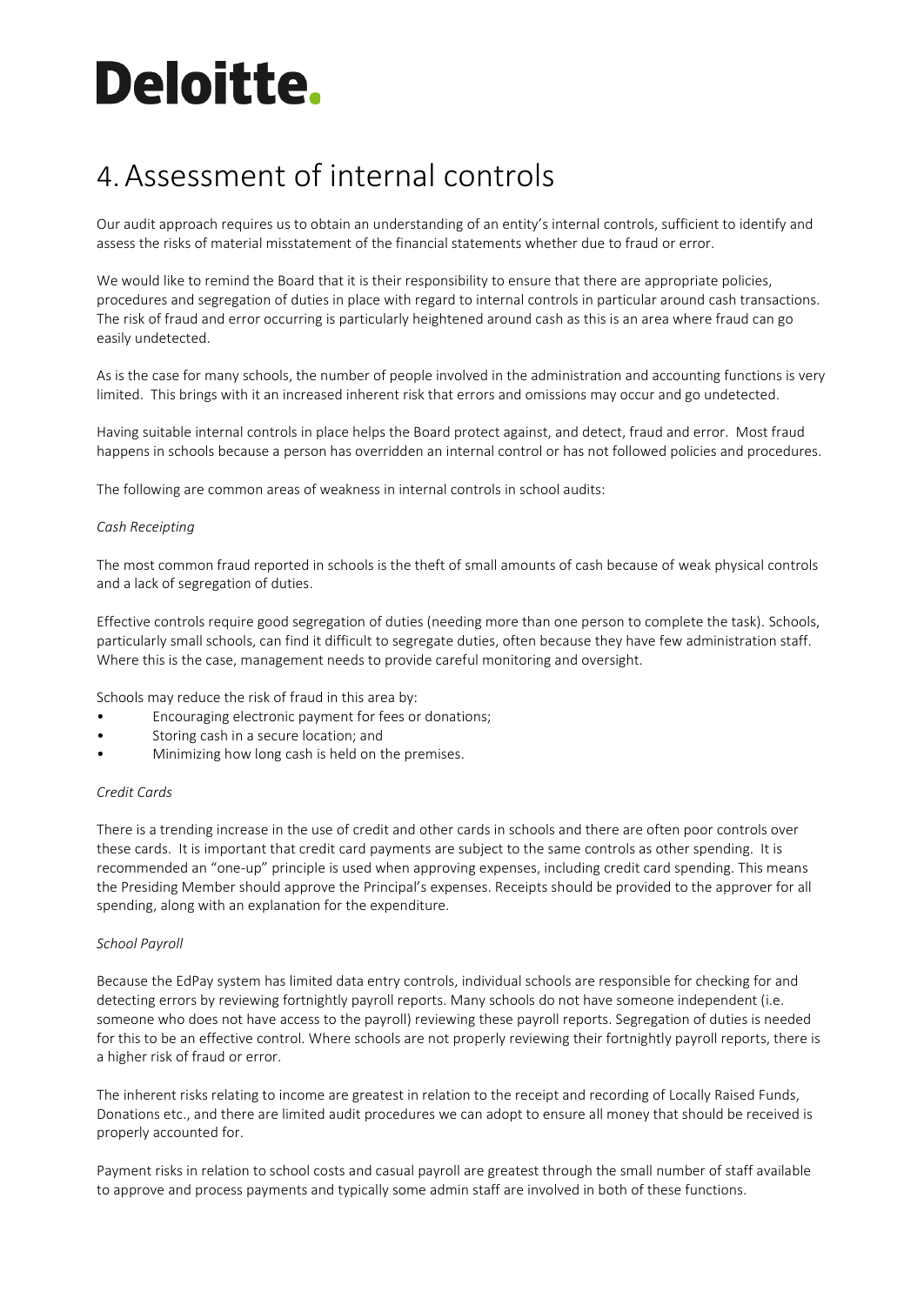It is important that you are aware of these risks as it is your responsibility to ensure the school's internal controls operate effectively and that the resultant financial statements are accurate. You should ensure that sufficient oversight is exercised by the Board or a delegated nominee on a regular basis in order to reduce the likelihood of error or omission to a level that the Board is comfortable with.

In performing our audit for the year ended 31 December 2021 we have not identified any significant deficiencies in internal controls which would impact upon our ability to provide our opinion on the financial statements for the year ended 31 December 2021.

### <span id="page-8-0"></span>5.Other communications

The following matters relevant to our audit of Wanaka Primary School for the year ended 31 December 2021 are communicated in accordance with the requirements of New Zealand auditing standards.

| Matter to be communicated                      | Response                                                                                                                                                                                                                                                                                                                                                                                                         |
|------------------------------------------------|------------------------------------------------------------------------------------------------------------------------------------------------------------------------------------------------------------------------------------------------------------------------------------------------------------------------------------------------------------------------------------------------------------------|
| Written representations                        | A copy of the representation letter to be signed on behalf of the Board has been<br>circulated separately.                                                                                                                                                                                                                                                                                                       |
| Accounting policies and financial<br>reporting | There were no changes in accounting policies during the year ended 31 December 2021.<br>We have not become aware of any significant qualitative aspects of the School's<br>accounting practices, including judgements about accounting policies, accounting<br>estimates and financial statement disclosures that need to be communicated to the<br>Board, other than those already communicated in this report. |
| Related parties                                | No significant related party matters other than those reflected in the financial statements<br>came to our attention that, in our professional judgement, need to be communicated to<br>the Board.                                                                                                                                                                                                               |
| Other information                              | As at the date of preparing this report we have not yet read the other information (the<br>financial and non-financial information other than the financial statements) contained<br>within the annual report. If when doing so we identify any material inconsistencies, we will<br>bring them to your attention.                                                                                               |